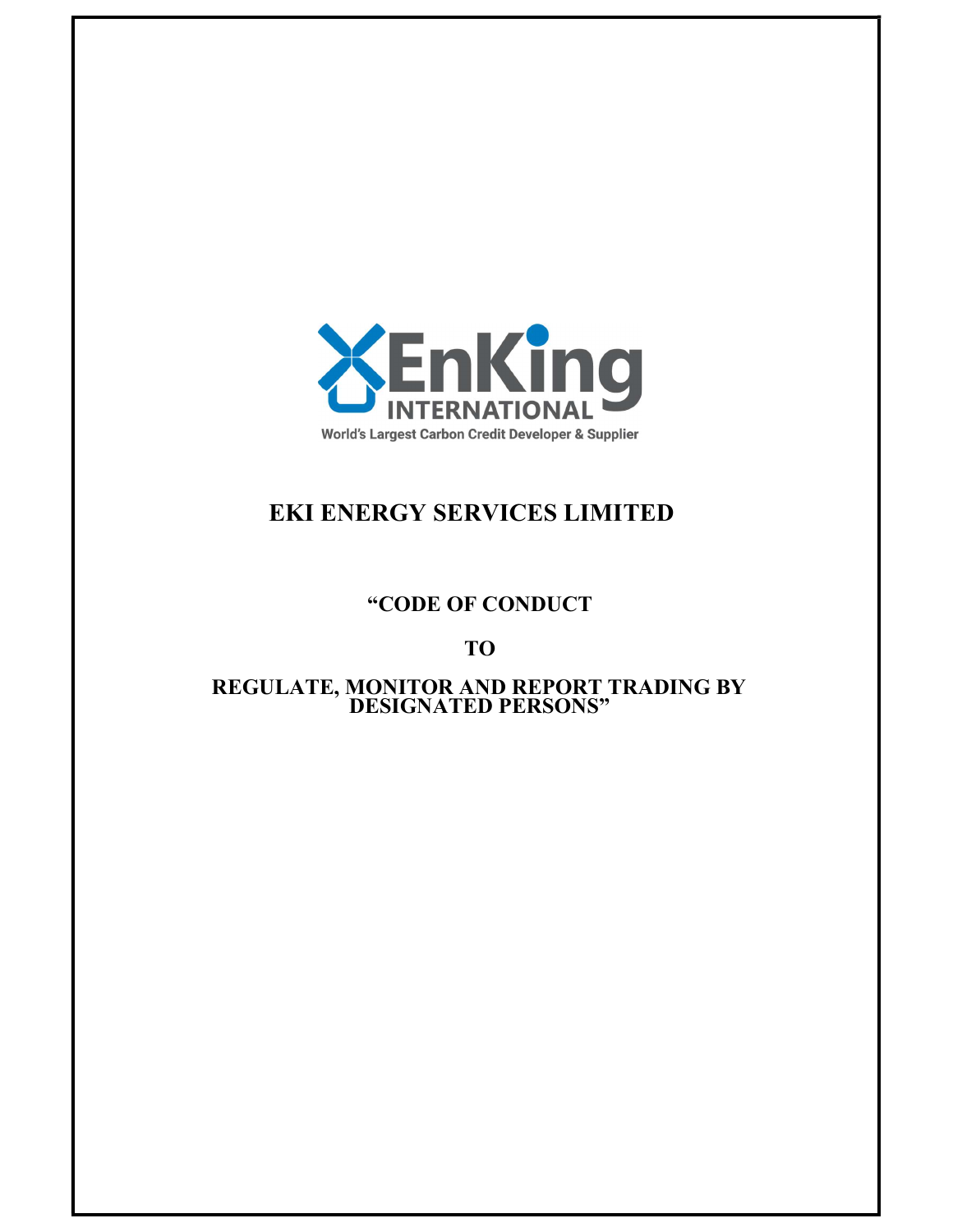## REGULATE, MONITOR AND REPORT TRADING BY DESIGNATED PERSONS

[Pursuant to SEBI (Prohibition of Insider Trading) Regulations, 2015]

## 1. INTRODUCTION:

With a view to govern the conduct of Insiders and Designated Persons on matters relating to insider trading, the Securities and Exchange Board of India (SEBI) has formulated SEBI (Prohibition of Insider Trading) Regulations, 2015, including any amendments thereto (hereinafter referred to as the 'Regulations').

This Code has been formulated pursuant to the SEBI (Prohibition of Insider Trading) Regulation, 2015 and has been amended and approved by the Board of Directors of EKI Energy Services Limited. (the "Company") in its meeting held on June 16, 2021. The effective date of this Code will be June 16, 2021

Our Company believes in adhering to the highest standards of transparency and fairness in dealing with all stakeholders and aims to institutionalize strong governance processes to ensure that no Insider uses his or her position, with or without the knowledge of the Company, for personal benefit, or to provide benefits to any third party.

Further, under the SEBI Regulations, even sharing of information, which is not misused, is considered a violation unless required. Thus, information needs to be shared only on a "need to know" basis

## 2. OBJECTIVE:

The objective of this Code is to lay down guidance for "Designated Persons" to understand their obligations under the SEBI Regulations including the procedures to be followed at the time of trading in the securities of the Company. The restrictions in this Code, in certain cases, extend beyond the strict requirements prescribed under the SEBI (Prohibition of Insider Trading) Regulations, 2015 (as amended time to time) and are intended to safeguard the reputation of the Company and the Designated Persons to whom this Code applies

The Code is applicable to all Designated Persons and immediate relatives of Designated Persons.

## 3. DEFINITIONS AND INTERPRETATIONS:

#### For the purpose of this Code:

3.1 Act: Act means the Securities and Exchange Board of India Act, 1992 (including any amendment or re-enactment thereof).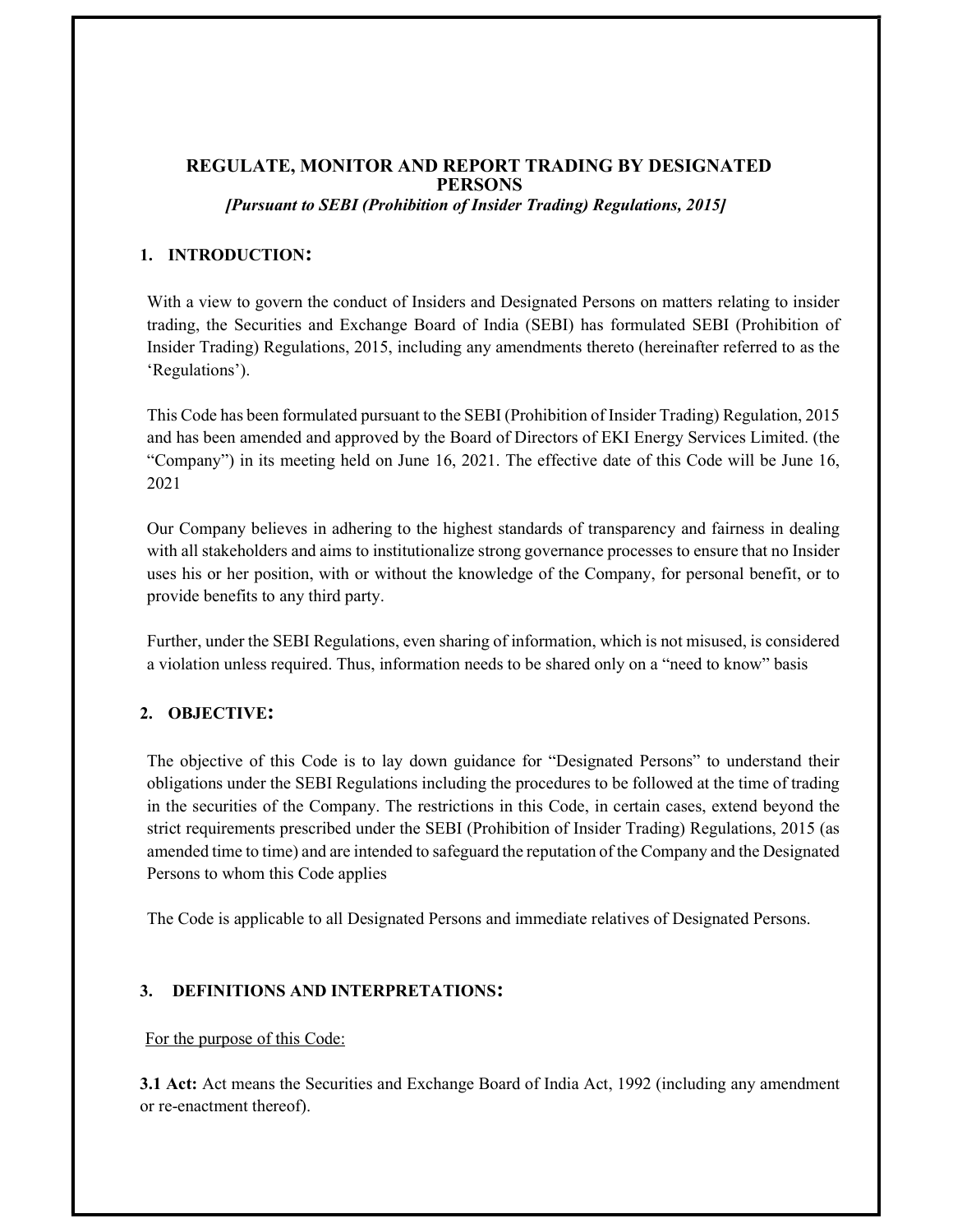3.2 Board or Board of Directors: Board or Board of Directors means the Board of Directors of the Company.

3.3 Company: Company means EKI Energy Services Limited.

3.4 Compliance Officer: Compliance Officer means the Company Secretary or such other senior officer (having financially literate) appointed by the Board of Directors of the Company for the purpose of these Regulations from time to time.

3.5 Code: Code means this Code of Conduct for Prevention of Insider Trading, and shall include modifications made thereto from time to time.

- 3.6 Connected Person: Connected Person means
- (i) any person who is or has during the six months prior to the concerned act been associated with a company, directly or indirectly, in any capacity including by reason of frequent communication with its officers or by being in any contractual, fiduciary or employment relationship or by being a director, officer or an employee of the company or holds any position including a professional or business relationship between himself and the company whether temporary or permanent, that allows such person, directly or indirectly, access to unpublished price sensitive information or is reasonably expected to allow such access.
- (ii) Without prejudice to the generality of the foregoing, the persons falling within the following categories shall be deemed to be connected persons unless the contrary is established, -
- a) an immediate relative of connected persons specified in clause (i); or
- b) a holding company or associate company or subsidiary company; or
- c) an intermediary as specified in section 12 of the Securities and Exchange Board of India Act, 1992 or an employee or director thereof; or
- d) an investment company, trustee company, asset management company or an employee or director thereof; or
- e) an official of a stock exchange or of clearing house or corporation; or
- f) a member of board of trustees of a mutual fund or a member of the board of directors of the asset management company of a mutual fund or is an employee thereof; or
- g) a member of the board of directors or an employee, of a public financial institution as defined in section 2 (72) of the Companies Act, 2013; or
- h) an official or an employee of a self-regulatory organization recognized or authorized by the Board; or
- i) a banker of the company; or
- j) a concern, firm, trust, Hindu undivided family, company or association of persons herein a director of a company or his immediate relative or banker of the company, has more than ten per cent. of the holding or interest;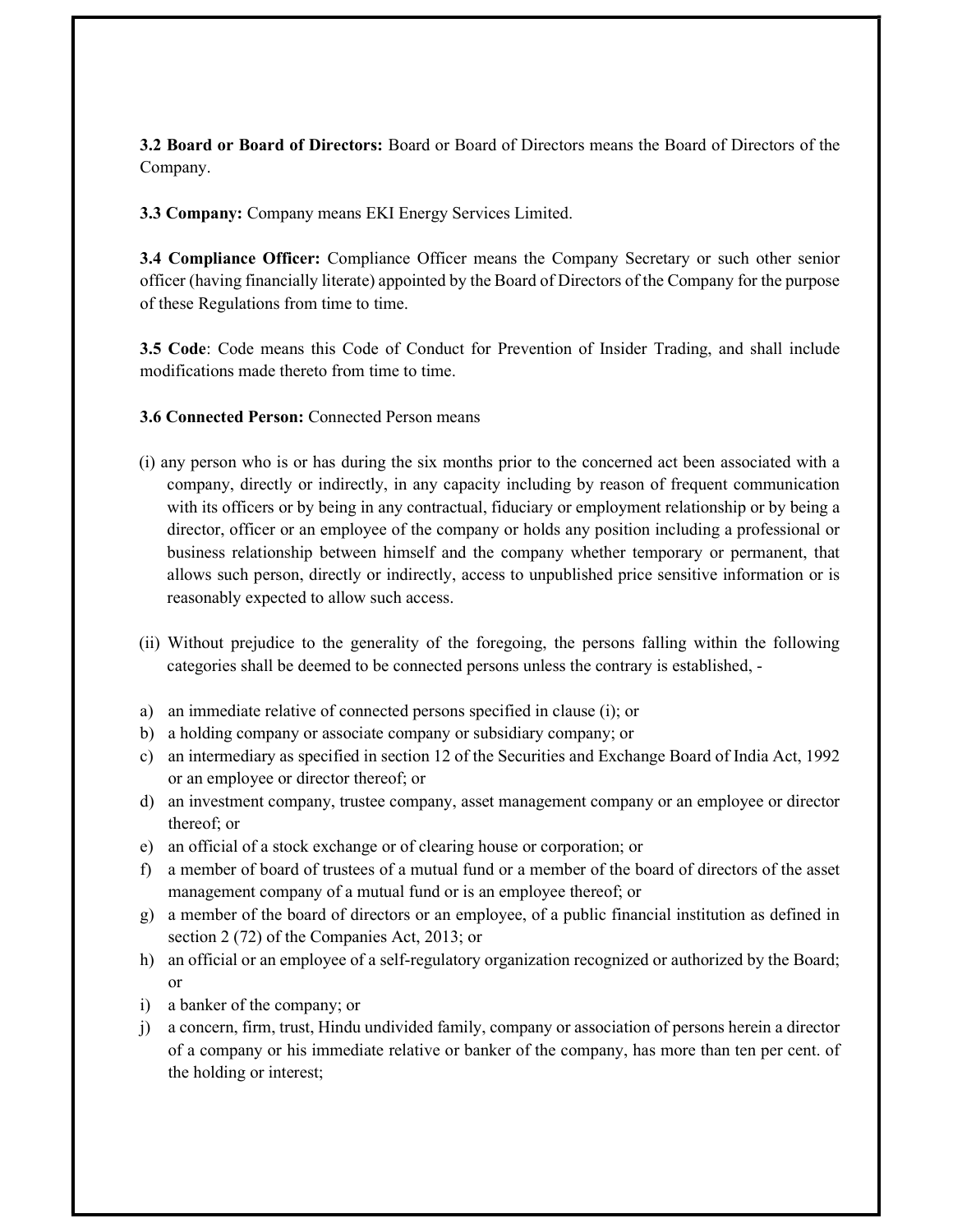3.7 Designated Person: Designated Person shall mean the following:

- (i) Directors;
- (ii) Key Managerial Personnel;
- (iii) Chief Executive Officer/Managing Director
- (iv) Employee working in the finance, accounts, secretarial department;
- (v) Promoters and Promoter Group;
- (vi) Such other persons who may be designated as such from time to time by the Compliance Officer, for the purpose of this Code.

3.8 Director: Director means a member of the Board;

3.9 Generally Available Information: Generally Available Information means information that is accessible to the public on a non-discriminatory basis;

3.10 Immediate Relative: Immediate Relative means a spouse of a person, and includes parent, sibling, and child of such person or of the spouse, any of whom is either dependent financially on such person or consults such person in taking decisions relating to trading in securities;

3.11 Insider: Insider means any person who is:

- (i) a Connected Person; or
- (ii) in possession of or having access to Unpublished Price Sensitive Information;

3.12 Key Managerial Personnel: Key Managerial Personnel means person as defined in Section 2(51) of the Companies Act, 2013.

**3.13 "Promoter":** Promoter shall have the meaning assigned to it under the Securities and Exchange Board of India (Issue of Capital and Disclosure Requirements) Regulations, 2018 or any modification thereof.

**3.14 "Promoter Group":** Promoter Group shall have the meaning assigned to it under the Securities and Exchange Board of India (Issue of Capital and Disclosure Requirements) Regulations, 2018 or any modification thereof.

**3.15 "Regulation":** Regulation shall mean the Securities & Exchange Board of India (Prohibition of Insider Trading) Regulation 2015 and any amendments thereto.

**3.16 "Securities":** Securities shall have the meaning assigned to it under the Securities Contracts (Regulation) Act, 1956 (42 of 1956) or any modification thereof except units of a mutual fund.

3.17 "Stock Exchange": Stock Exchange means exchange where the company's shares are listed and traded.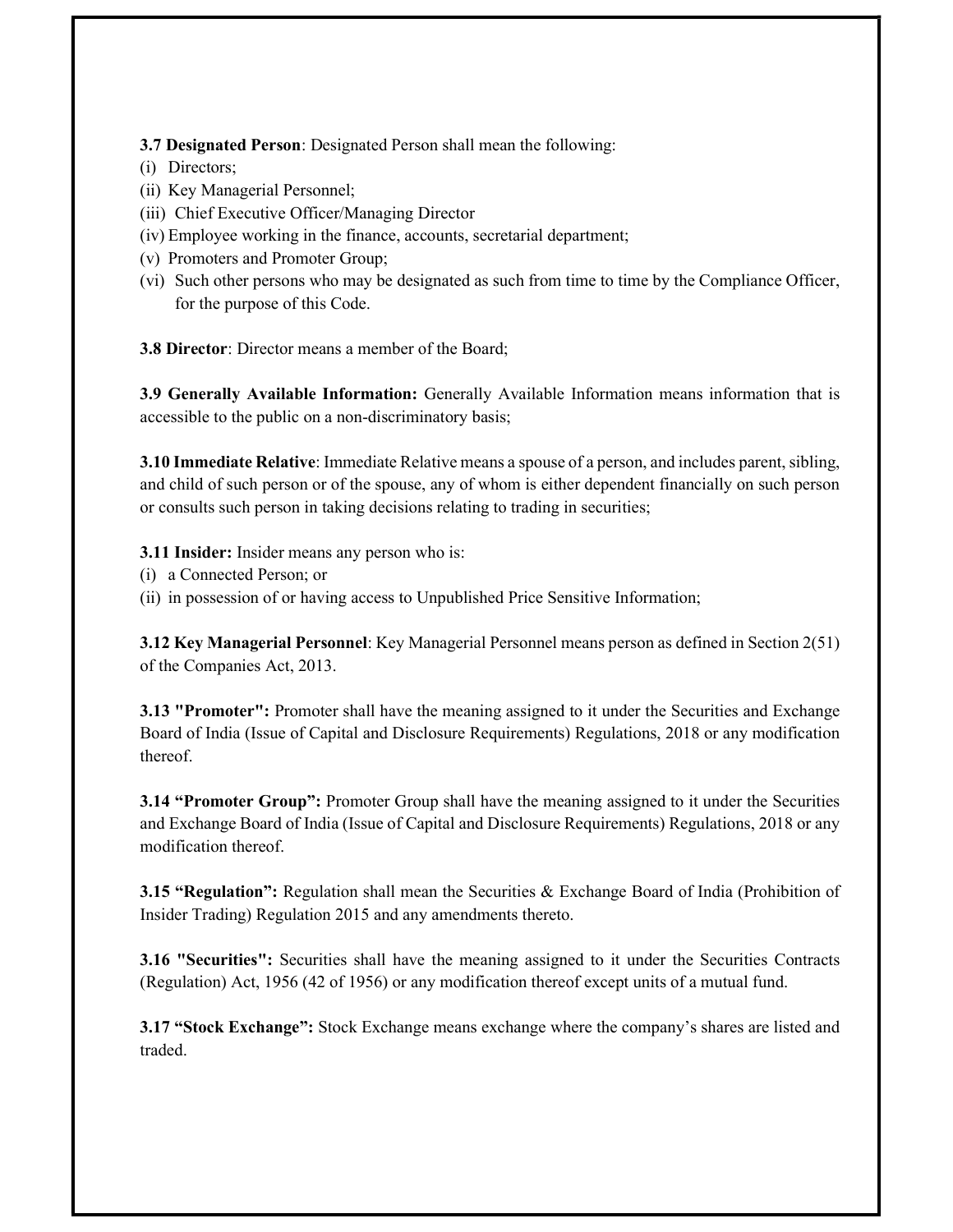3.18 "Takeover regulations": Takeover regulations mean the Securities and Exchange Board of India (Substantial Acquisition of Shares and Takeovers) Regulations, 2011 and any amendments thereto.

3.19 "Trading": Trading means and includes subscribing, buying, selling, dealing, or agreeing to subscribe, buy, sell, deal in any securities, and "trade" shall be construed accordingly.

**3.20 "Trading Day"** Trading Day means a day on which the recognized stock exchanges are open for trading.

3.21 "Trading Window": Trading Window means trading period for trading in the Company's Securities. All days shall be the trading periods except when trading window is closed.

3.22 "Unpublished Price Sensitive Information" (UPSI): Unpublished Price Sensitive Information means any information, relating to a company or its securities, directly or indirectly, that is not generally available which upon becoming generally available, is likely to materially affect the price of the securities and shall, ordinarily including but not restricted to, information relating to the following:

- (i) financial results;
- (ii) dividends, final as well as interim;
- (iii) change in capital structure i.e., buy back, bonus issue, rights issue, split of shares, preferential allotment, sweat equity issue, FPO, ESOP etc.
- (iv) Mergers, de-mergers, acquisitions, delisting, disposals and expansion of business and such other transactions;
- (v) changes in key managerial personnel i.e. appointment, resignation or removal of CEO, CFO, MD, CS and whole time director

All other words and expressions used and not defined in these regulations but defined in the Securities and Exchange Board of India Act, 1992 (15 of 1992), the Securities Contracts (Regulation) Act, 1956 (42 of 1956), the Depositories Act, 1996 (22 of 1996) or the Companies(Regulation) Act, 1956 (42 of 1956), the Depositories Act, 1996 (22 of 1996) or the Companies Act, 2013 (18 of 2013) and rules and regulations made there under shall have the meanings respectively assigned to them in those legislation.

#### 4. ROLE OF COMPLIANCE OFFICER:

4.1. The Company Secretary designated as such by the Board will act as the Compliance Officer for the purpose of this Code.

4.2 The Compliance Officer shall be responsible for compliance of policies, procedures, maintenance of records, monitoring adherence to the rules for the preservation of unpublished price sensitive information, monitoring of trades and the implementation of the Code of Conduct under the overall supervision of the Board of Directors.

4.3 The Compliance Officer shall report to the Board of Directors of the Company and shall provide reports to the Chairman of the Audit Committee or to the Chairman of the Board on an annual basis.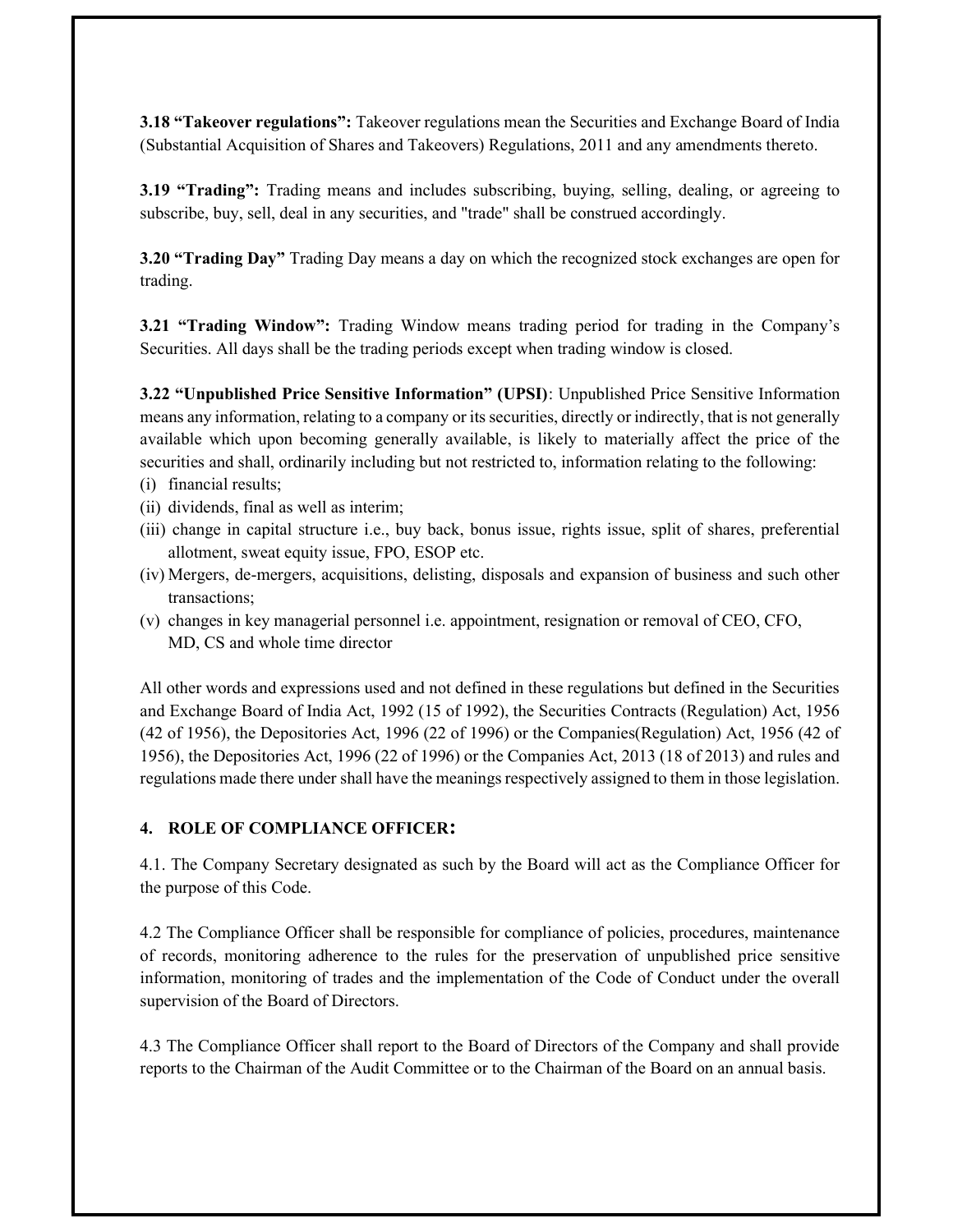4.4 The Compliance Officer shall assist all Designated Persons in addressing any clarifications regarding the SEBI (Prohibition of Insider Trading) Regulations, 2015 and the Company's Code of Conduct.

## 5. PRESERVATION OF "UNPUBLISHED PRICE SENSITIVE INFORMATION" :

5.1 Unpublished Price Sensitive Information shall be handled within the Company on a need-to-know basis and no unpublished price sensitive information shall be communicated to any person except in furtherance of the legitimate purposes, performance of duties or discharge of legal obligations.

"need to know" basis means that Unpublished Price Sensitive Information should be disclosed only to those within the Company who need the information to discharge their duty and whose possession of such information will not give rise to a conflict of interest or appearance of misuse of the information

5.2. No insider (which term for the purpose of this Clause shall include a Designated Person and his Immediate Relative) shall communicate, provide, or allow access to any unpublished price sensitive information, relating to a company or securities listed or proposed to be listed, to any person including other insiders except where such communication is in furtherance of legitimate purposes, performance of duties or discharge of legal obligations.

5.3. No person shall procure from or cause the communication by any insider of unpublished price sensitive information, relating to a company or securities listed or proposed to be listed, except in furtherance of legitimate purposes, performance of duties or discharge of legal obligations.

5.4. Unpublished price sensitive information may be communicated, provided, allowed access to in connection with a transaction which:

- entails an obligation to make an open offer under the takeover regulations where the Board of Directors of the Company is of informed opinion that the sharing of such information is in the best interests of the Company; or

- not attract the obligation to make an open offer under the takeover regulations but where the Board of Directors of the Company is of informed opinion that sharing of such information is in the best interests of the Company and the information that constitute unpublished price sensitive information is disseminated to be made generally available at least two trading days prior to the proposed transaction being effected in such form as the Board of Directors may determine to be adequate and fair to cover all relevant and material facts.

However, the Company shall require the parties to execute agreements to contract confidentiality and non-disclosure obligations on the part of such parties and such parties shall keep information so received confidential, except for the limited purpose and shall not otherwise trade in securities of the Company when in possession of unpublished price sensitive information.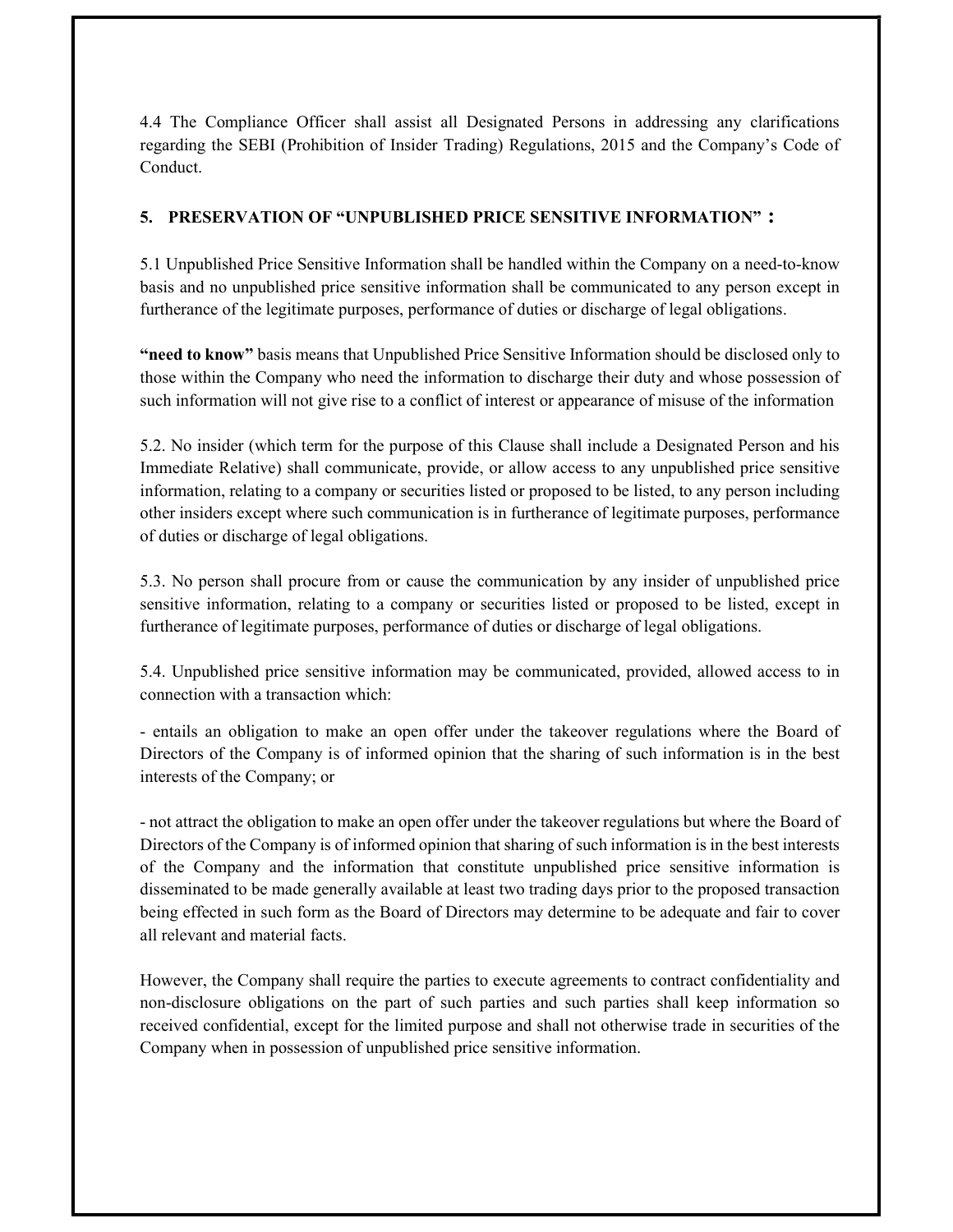## 5.6 LIMITED ACCESS TO CONFIDENTIAL INFORMATION:

Files containing confidential information shall be kept secure.

#### 5.7 RESTRICTION ON TRADING WHILE IN POSSESSION OF UPSI:

The Promoters, Directors, KMPs, Designated Employees/ Persons and Connected persons, when in possession of UPSI shall not trade in securities of the Company either on their own behalf or on behalf of any other person.

However, trades pursuant to a "Trading Plan" set up in accordance with Regulation 5 of the 2015. Regulations may be permitted subject to the approval of Trading Plan by the Compliance Officer and public disclosure of it on the Stock Exchanges.

#### 5.8 CHINESE WALL:

To prevent the misuse of UPSI, the Company will adopts the "Chinese Wall" approach as when approved by the Board of Directors of the Company, which separates those areas of the Company which routinely have access to UPSI, considered- "inside areas" from those departments which deal with sale/marketing or other departments providing support services, considered-"public areas". Further as per said Chinese wall:

- $\Box$  The Employees in the inside areas are not allowed to communicate any UPSI to anyone in the public areas.
- $\Box$  The Employees in inside area may be physically separated from the Employees in public area.
- The demarcation of various departments as inside area shall be determined by the Compliance Officers in consultation with the Board.
- $\Box$  Only in exceptional circumstances, Employees from the public areas are brought over the wall and given UPSI on the basis of "need to know" criteria.

5.8 Trading by Insiders when in possession of Unpublished Price Sensitive Information shall be governed by Regulation 4 of the "Regulations".

#### 6. TRADING PLAN:

6.1 An Insider (which term for the purpose of this Clause shall include a Designated Person and his Immediate Relative) shall be entitled to formulate a trading plan for trading in securities of the Company and present it to the compliance officer for approval and public disclosure pursuant to which trades may be carried out on his behalf in accordance with such plan.

#### 6.2 TRADING PLAN SHALL:

(i) not entail commencement of trading on behalf of the insider earlier than six months from the public disclosure of the plan;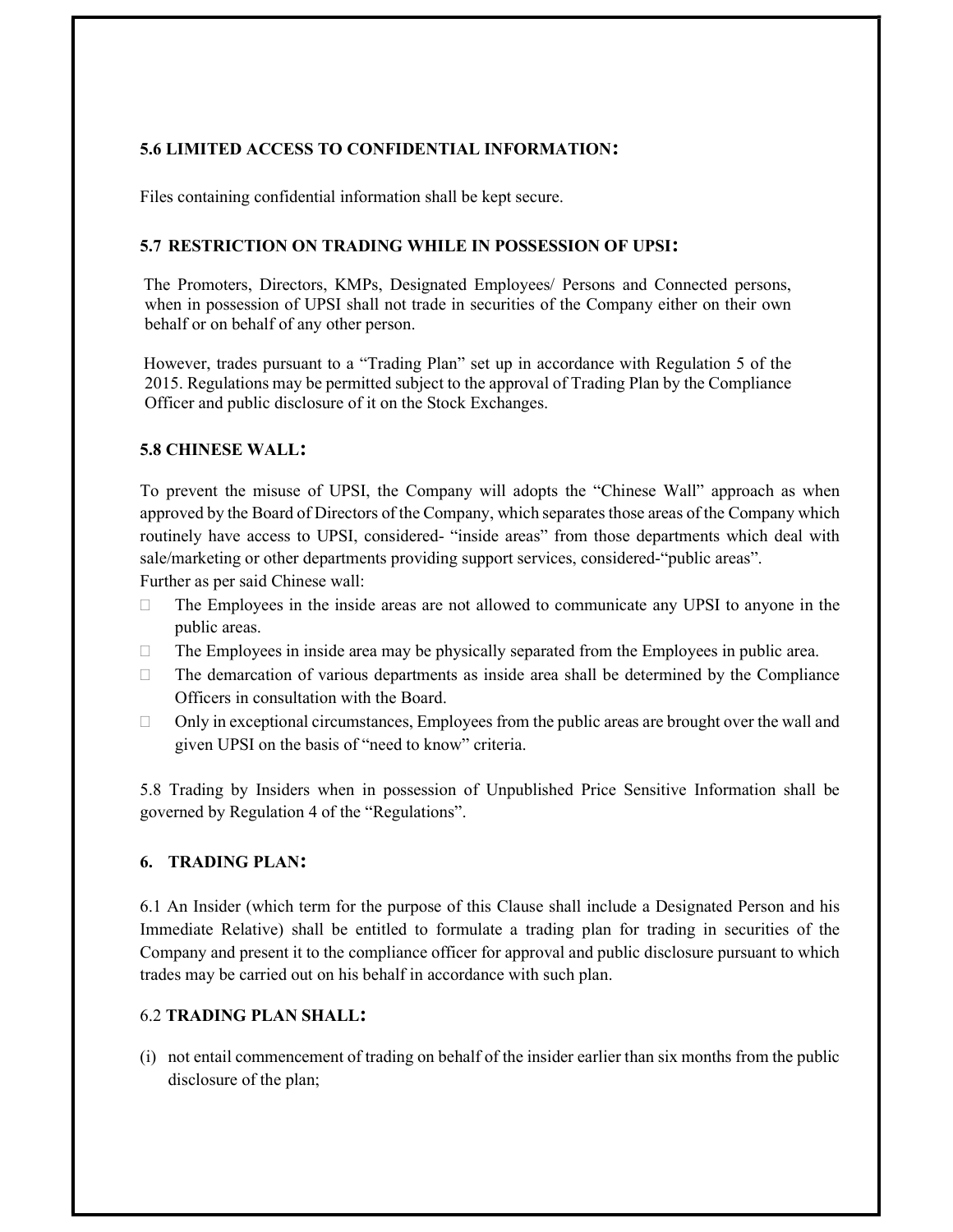- (ii) not entail trading for the period between the twentieth trading day prior to the last day of any financial period for which results are required to be announced by the issuer of the securities and the second trading day after the disclosure of such financial results;
- (iii) entail trading for a period of not less than twelve months;
- (iv) not entail overlap of any period for which another trading plan is already in existence;
- (v) set out either the value of trades to be effected or the number of securities to be traded along with the nature of the trade and the intervals at, or dates on which such trades shall be effected;
- (vi) not entail trading in securities for market abuse.

6.3 The Compliance Officer shall review the Trading Plan to assess whether the plan would have any potential for violation of the Regulations and shall be entitled to take express undertakings as may be necessary to enable such assessment and to approve and monitor the implementation of the plan as per provisions of the Regulations.

6.4 Pre-clearance of trade shall not be required for a trade executed as per an approved Trading Plan.

6.5 Trading Window norms and restrictions on contra trade shall not be applicable for trades carried out in accordance with an approved Trading Plan.

6.6 The Trading Plan once approved shall be irrevocable and the Insider shall mandatorily have to implement the plan, without being entitled to either deviate from it or to execute any trade in the securities outside the scope of the trading plan.

However, the implementation of the trading plan shall not be commenced, if at the time of formulation of the plan, the Insider is in possession of any unpublished price sensitive information and the said information has not become generally available at the time of the commencement of implementation. The commencement of the Plan shall be deferred until such Unpublished Price Sensitive Information becomes generally available information.

6.7 Upon approval of the trading plan, the compliance officer shall notify the plan to the Stock Exchanges on which the securities are listed.

## 7. TRADING WINDOW AND WINDOW CLOSURE:

7.1The Designated Persons and their immediate relatives shall not trade in the Company's securities when the Trading Window is closed. The period during which the trading window is closed shall be termed as Prohibited Period.

The trading window shall be closed when the Compliance Officer determines that a Designated Person or class of Designated Persons can reasonably be expected to have possession of Unpublished Price Sensitive Information.

7.2 Unless otherwise specified by the Compliance Officer, the Trading Window for trading in Securities of the Company shall be closed for the following purposes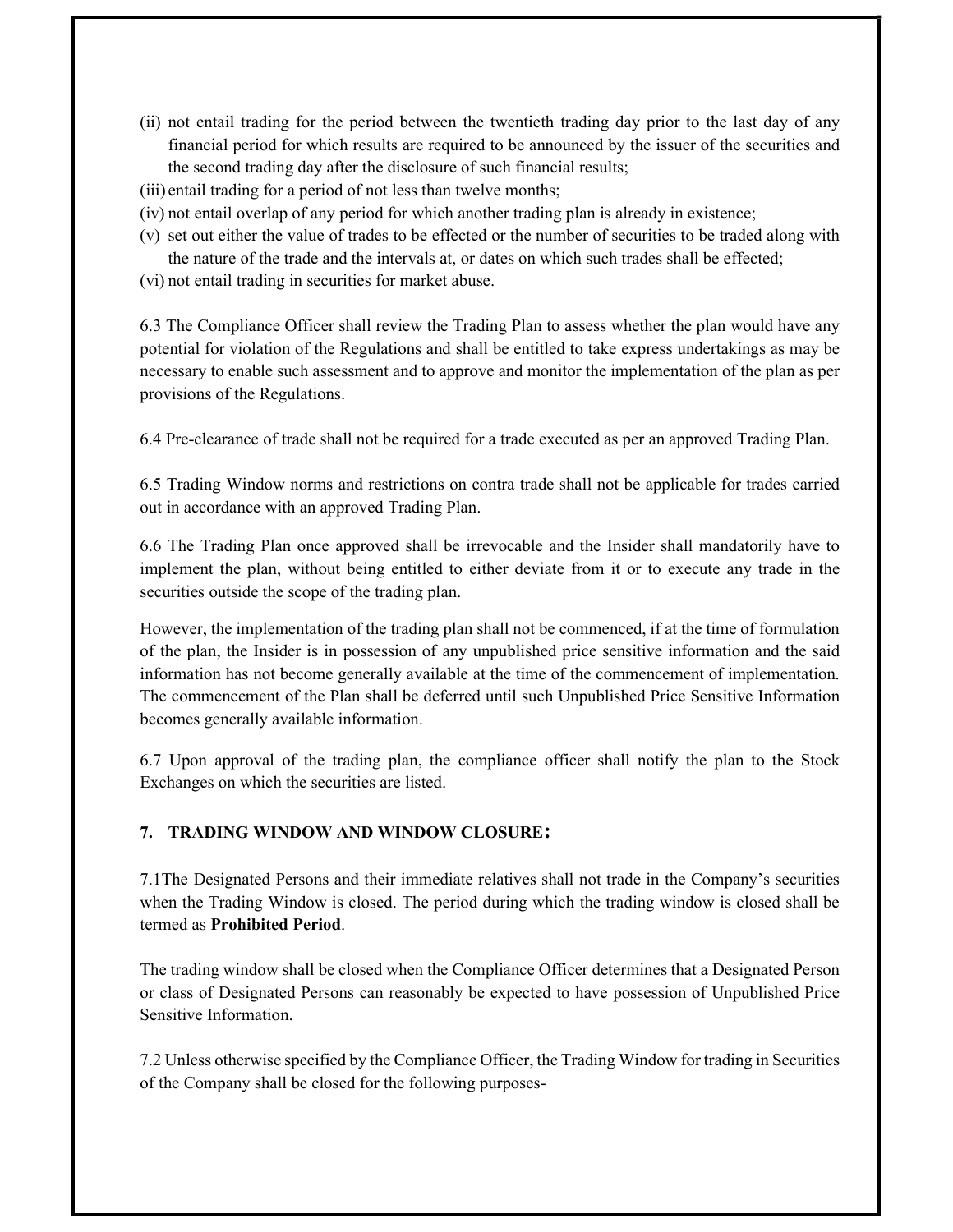(i) Declaration financial results;

(ii) Declaration dividends;

(iii)Change in capital structure;

(iv) Mergers, de-mergers, acquisitions, delisting, disposals and expansion of business and such other transactions; and

7.3 In respect of declaration of financial results, the Trading restriction period shall be made applicable from the end of every quarter till 48 hours after the declaration of financial results.

The closure of Trading Window for purposes other than declaration of financial results and for which a specific notice/intimation is required to be given to stock exchange shall commence from the date on which intimation of the date of Board meeting for consideration of any such Price Sensitive Information is given to Stock Exchange till forty-eight hours after the information becomes generally available.

However, if the circumstances so warrant, the time for closing the Trading Window may be increased or decreased by the Compliance Officer.

7.4 The timing for re-opening of the Trading Window for the information referred in 6.2 shall be determined by the compliance officer taking into account various factors including the Unpublished Price Sensitive Information in question becoming generally available and being capable of assimilation by the market, which in any event shall not be earlier than forty-eight hours after the information becomes generally available.

7.5 All Designated Persons and their immediate relatives shall conduct all their trading in the securities of the Company only during the valid Trading Window and shall not trade in any transaction involving the purchase or sale of the Company's securities during the prohibited periods or during any other period as may be specified by the Company from time to time.

7.6 Intimation of trading window closure shall be made by the compliance officer.

## 8. PRE-CLEARANCE OF TRADES:

8.1 During a valid Trading Window, Trading by Designated Persons shall be subject to pre-clearance by the Compliance Officer. All Designated Persons and their immediate relatives who intend to trade in the securities of the company should pre-clear the transactions as per the pre-trading procedure as described hereunder.

No Designated Person shall apply for pre-clearance of any proposed trade if such Designated Person or his immediate relative is in possession of Unpublished Price Sensitive Information even if the Trading Window is not closed.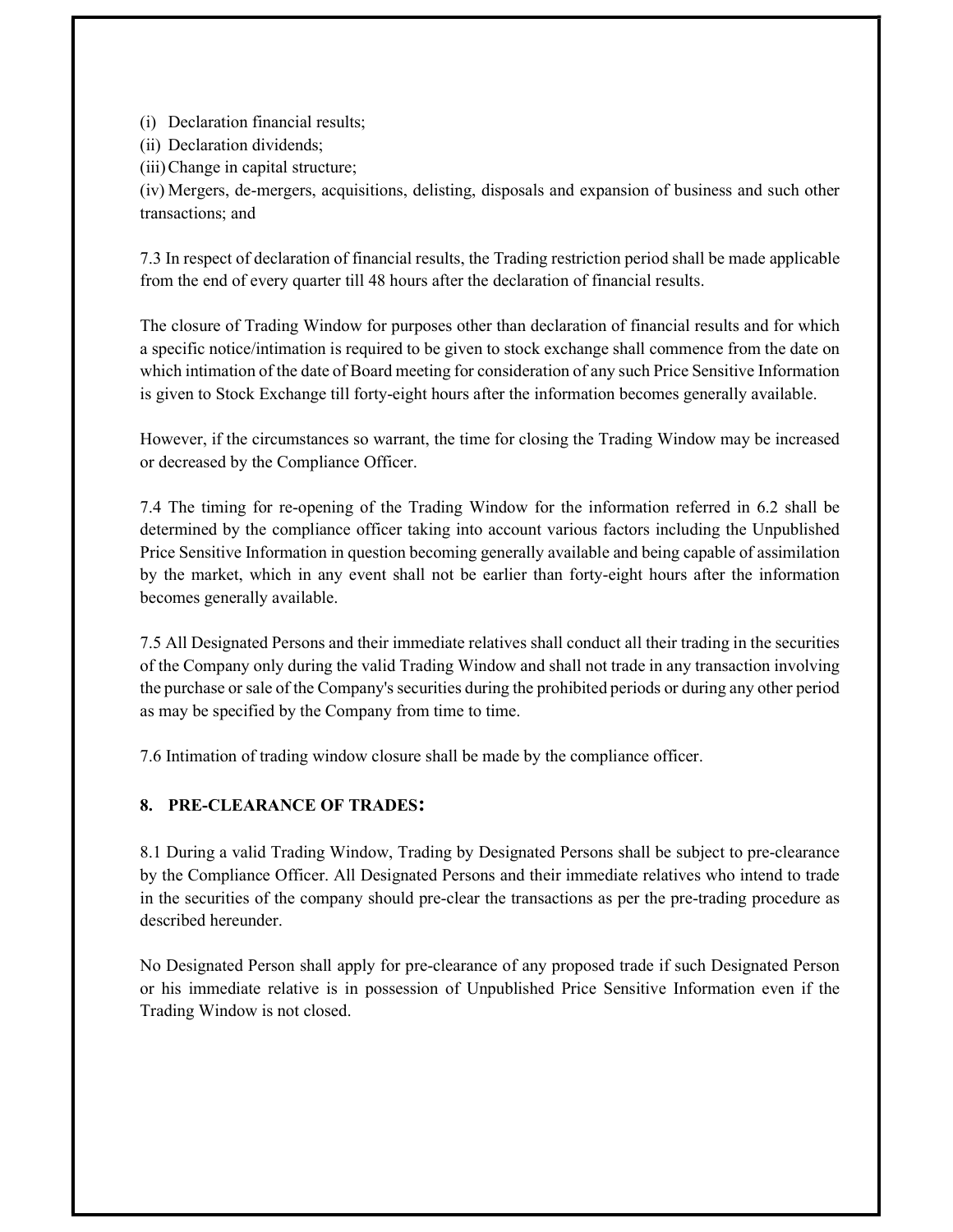#### 8.2 PROCEDURE FOR PRE-CLEARANCE OF TRADES:

(i) An application for pre-clearance of Trade along with undertaking shall be made to the Compliance Officer in the format attached as Annexure A hereto, indicating the estimated number of Securities that the Designated Persons or their immediate relatives intends to trade in, the details as to the depository with which he/she has a security account and such other details as may be required by the Compliance Officer in this regard.

(ii) An Undertaking (refer **Annexure B**) shall be executed by these Person(s) stating that:

- a. he/ she does not have access to or received UPSI upto the time of signing the undertaking
- b. that in case he/ she has access to or receives UPSI after signing the undertaking but before execution of transaction, he/ she shall inform the Compliance Officer forthwith and refrain from trading in securities till the PSI becomes generally available
- c. he/ she has not contravened the provisions of the Code
- d. he/ she has made full disclosure in the matter

(iii)The Compliance Officer shall on receiving an application, provide the Designated Persons with an acknowledgement on the duplicate of the application or in any electronic form or in any other mode.

(iv) The Compliance Officer shall grant approval within 2 trading days from the date of acknowledgement in the format set out in Annexure C.

(v) In exceptional circumstances consent may not be given if the Compliance Officer is of the opinion that the proposed deal is on the basis of possession of any Unpublished Price Sensitive Information. There shall be no obligation to give reasons for any withholding of consent.

8.3 The Designated Persons and their immediate relatives shall execute their transactions within 7 trading days after the pre-clearance, failing which they have to pre-clear the transactions again

8.4 Pre-clearance of trades would not be required for a trade executed as per an approved trading plan.

#### 8.5 MINIMUM PERIOD FOR HOLDING OF SECURITIES

(i) All Designated Persons and their immediate relatives who buy or sell any number of shares of the Company shall not enter into an opposite transaction i.e. sell or buy any number of shares during the next six months following the prior transaction. All Designated Persons and their immediate relatives shall also not take positions in derivative transactions in the shares of the Company at any time.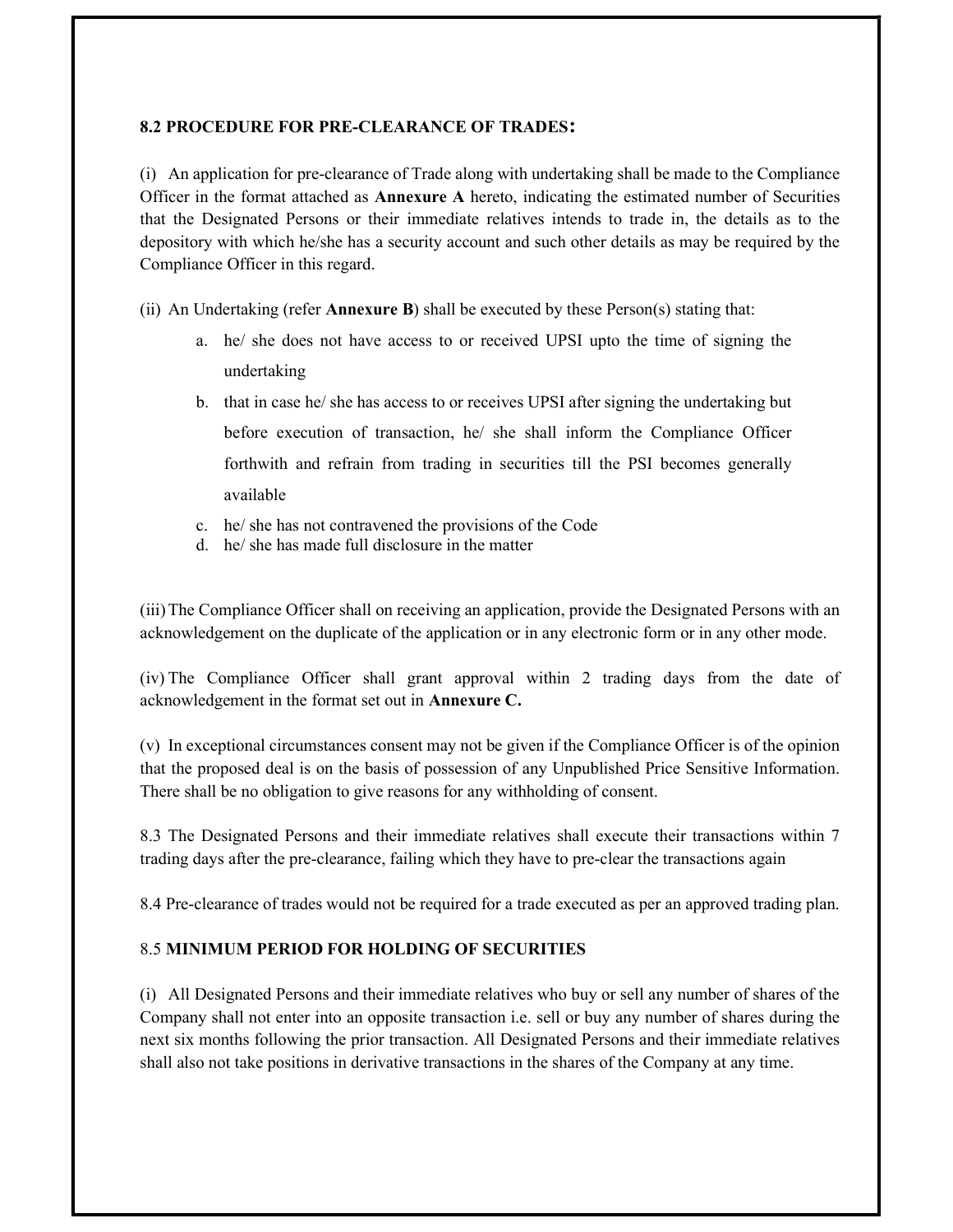(ii) If a contra trade is executed, inadvertently or otherwise, in violation of such a restriction, the profits from such trade shall be liable to be disgorged for remittance to the Board for credit to the Investor Protection and Education Fund administered by the Board under the Act.

Provided that this shall not be applicable for trades pursuant to exercise of stock options. In case of ESOP, allotment of shares by the Company, to the Eligible Employee upon Exercise of Shares granted, may be allowed during the period when the Trading Window is closed. Sale of shares allotted on exercise of Shares granted under ESOP shall not however be allowed when the Trading Window is closed.

## 9. REPORTING REQUIREMENTS FOR TRANSACTIONS IN SECURITIES:

9.1 Initial Disclosures: Initial Disclosures shall be as per Regulation 7(1) of the SEBI (Prohibition of Insider Trading) Regulations, 2015 (Annexure D)

9.2 Continual Disclosure: Continual Disclosure shall be as per Regulation 7(2) of the SEBI (Prohibition of Insider Trading) Regulations, 2015.

(1) Every Promoter, Designated Person and Director of the Company, shall, disclose the no. of securities acquired or disposed, if the value of securities traded, whether in 1 transaction or a series of transactions, over any calendar quarter, aggregates to a traded value exceeding Rs. 10 lakhs.

(refer Annexure E)

Timeline for disclosure  $-2$  trading days

(2) Disclosure of incremental transactions further to the above, shall be made as and when the transaction is effected. (refer Annexure E) Timeline for disclosure – 2 trading days

#### 9.3. DISCLOSURE BY OTHER CONNECTED PERSON:

Disclosures by other connected persons shall be as per the SEBI (Prohibition of Insider Trading) Regulation 2015 in Annexure F

#### 9.4ANNUAL DISCLOSURE:

All Designated Persons shall forward to the Compliance Officer Annual statement of all their holdings in Securities of the Company to be submitted within 30 days of the close of each financial year in the format specified in Annexure E hereto.

The Designated persons shall also be required to disclose names and Permanent Account Number or any other identifier authorized by law of the following persons to the Company in the format specified in Annexure E on an annual basis, within 15 days from the end of the Financial Year and as and when the information changes:

a) immediate relatives;

b) persons with whom such designated person(s) shares a material financial relationship;

c) Phone, mobile and cell numbers which are used by them.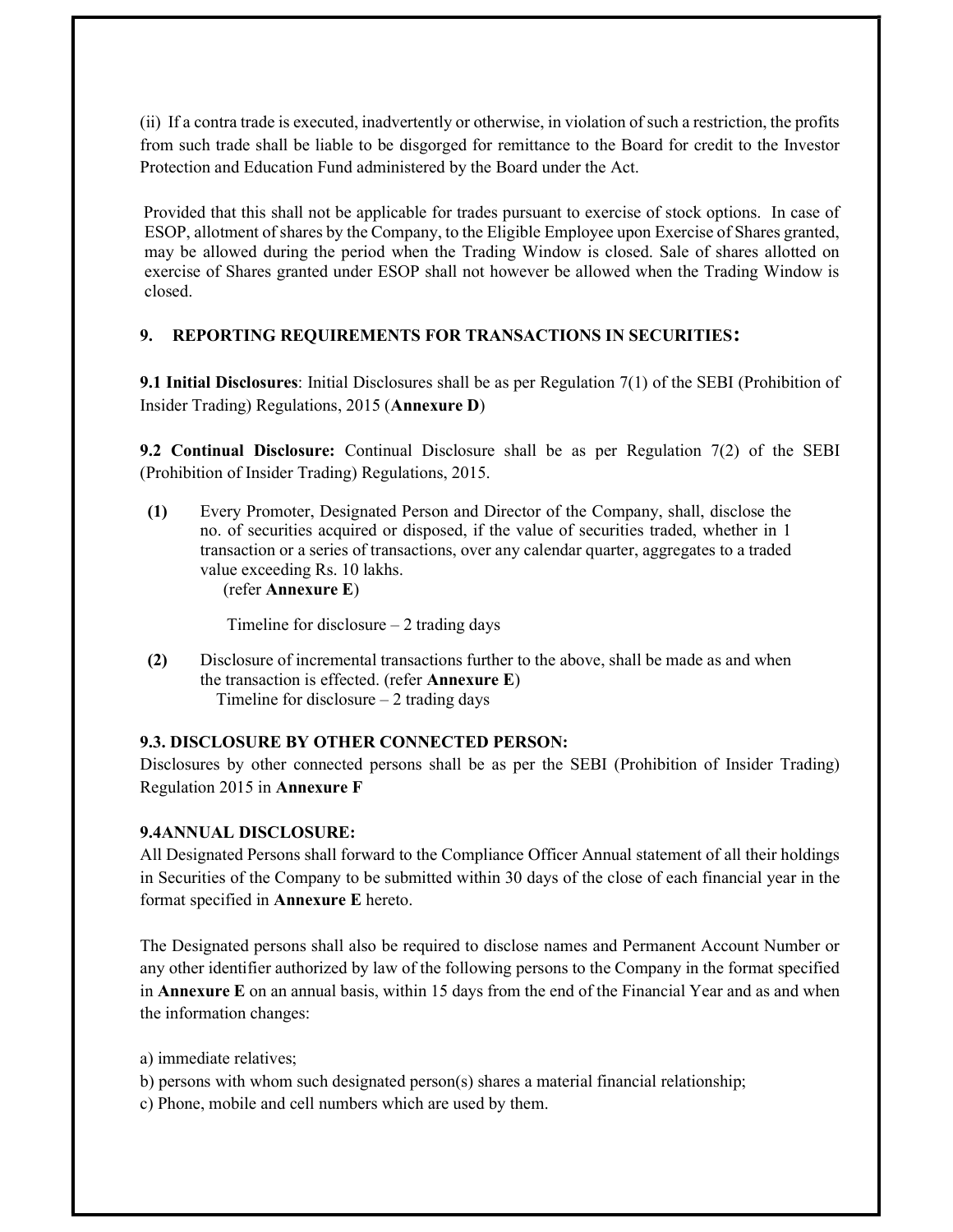Explanation – The term "material financial relationship" shall mean a relationship in which one person is a recipient of any kind of payment such as by way of a loan or gift from a designated person during the immediately preceding twelve months, equivalent to at least 25% of the annual income of such designated person but shall exclude relationships in which the payment is based on arm's length transactions.

## 9.5 OTHER DISCLOSURES TO THE COMPANY

The Designated Persons shall be required to disclose the names of educational institutions from which designated persons have graduated and names of their past employers, on one time basis.

## 9.6 DISCLOSURE BY THE COMPANY TO THE STOCK EXCHANGE(S)

Pursuant to Regulation 7(2)(b) of SEBI (Prohibition of Insider Trading) Regulations, 2015, within 2 trading days of the receipt of the information under Clause 8.2 above, the Compliance Officer shall disclose to Stock Exchanges on which the Company is listed, the information received.

## 10. MECHANISM FOR PREVENTION OF INSIDER TRADING:

The Managing Director or the Chief Executive Officer of the Company shall put in place adequate and effective system of internal controls to ensure compliance with the requirements given in the Regulations to prevent insider trading. The internal controls shall include the following:

(a) all employees who have access to unpublished price sensitive information are identified as designated person;

(b) all the unpublished price sensitive information shall be identified and its confidentiality shall be maintained as per the requirements of these regulations;

(c) adequate restrictions shall be placed on communication or procurement of unpublished price sensitive information as required by these regulations;

(d) lists of all employees and other persons with whom unpublished price sensitive information is shared shall be maintained and confidentiality agreements shall be signed or notice shall be served to all such employees and persons;

(e) periodic process review to evaluate effectiveness of such internal controls.

The Audit Committee shall review compliance with the provisions of the Regulation at least once in a financial year and shall review effectiveness of internal controls and verify that the systems for internal control are adequate and are operating effectively.

## 11. INQUIRY IN CASE OF LEAK OF UNPUBLISHED PRICE SENSITIVE INFORMATION (UPSI) OR SUSPECTED LEAK OF UPSI:

An employee or an Insider or a designated person of the Company, upon becoming aware of an actual or suspected leak of UPSI of the Company, shall promptly inform the same to the Competent Authority as mentioned in the Vigil Mechanism/ Whistle Blower Policy of the Company.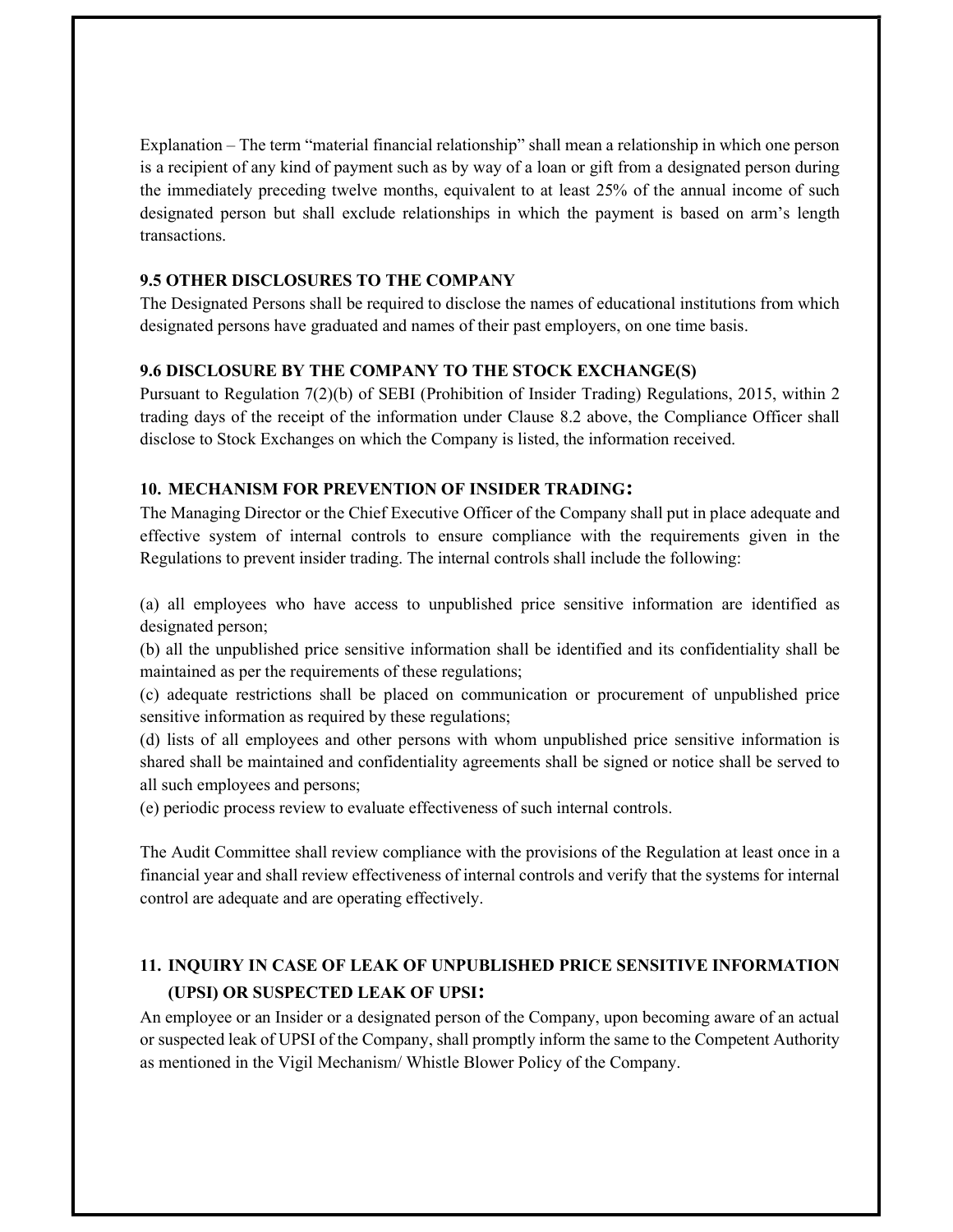Retaliation for reporting suspected violations is strictly prohibited under this Code and the Company's whistle blower policy. Employee who reports alleged violations of insider trading laws will be protected against any discharge, termination, demotion, suspension, threats, harassment, directly or indirectly or discrimination to such employee. The Company shall initiate appropriate inquiries on becoming aware of leak of unpublished price sensitive information or suspected leak of unpublished price sensitive information.

An inquiry in case of leak of UPSI or suspected leak of UPSI, shall be reported and conducted in the manner as stated in the Vigil Mechanism/ Whistle Blower Policy of the Company, as approved by the Board of Directors of the Company from time to time, to the extent applicable. The said Vigil Mechanism/ Whistle Blower Policy shall be available on the Website of the Company i.e. https://www.enkingint.org/

## 12. PROCESS FOR HOW AND WHEN PEOPLE ARE BROUGHT 'INSIDE' ON SENSITIVE TRANSACTION(S) :

The Managing Director or the Chief Executive Officer of the Company shall decide on how and when any person(s) should be brought 'inside' on any proposed or ongoing sensitive transaction(s).

A person(s) shall be brought inside on any proposed or ongoing sensitive transaction(s) of the Company who may be an existing or proposed partners, collaborators, lenders, customers, suppliers, merchant bankers, legal advisors, auditors, insolvency professionals or other advisors or consultants etc. for furtherance of legitimate purposes, performance of duties, discharge of legal obligations, or for any other purpose as may be prescribed under the Securities Regulations or Company Law or any other law for the time being in force, in this behalf, as may be amended from time to time.

Any person(s) who has/have been brought inside on any proposed and/or ongoing sensitive transaction(s) and in receipt of unpublished price sensitive information shall be considered an "insider" for purposes of this Code. Individuals should be aware of the duties and responsibilities attached to the receipt of Inside Information, and the liability that attaches to misuse or unwarranted use of such information.

## 13. DISSEMINATION OF PRICE SENSITIVE INFORMATION:

Disclosure/dissemination of Price Sensitive Information with special reference to analysts, media persons and institutional investors:

The following guidelines shall be followed while dealing with analysts and institutional investors:

• Only public information to be provided.

• At least two Company representatives are present at meetings with analysts, media persons and institutional investors.

• Unanticipated questions may be taken on notice and a considered response given later. If the answer includes price sensitive information, a public announcement should be made before responding.

• Simultaneous release of information after every such meet.

The Company is to frame a Code of Practices and Procedures for Fair Disclosures of Unpublished Price Sensitive Information.